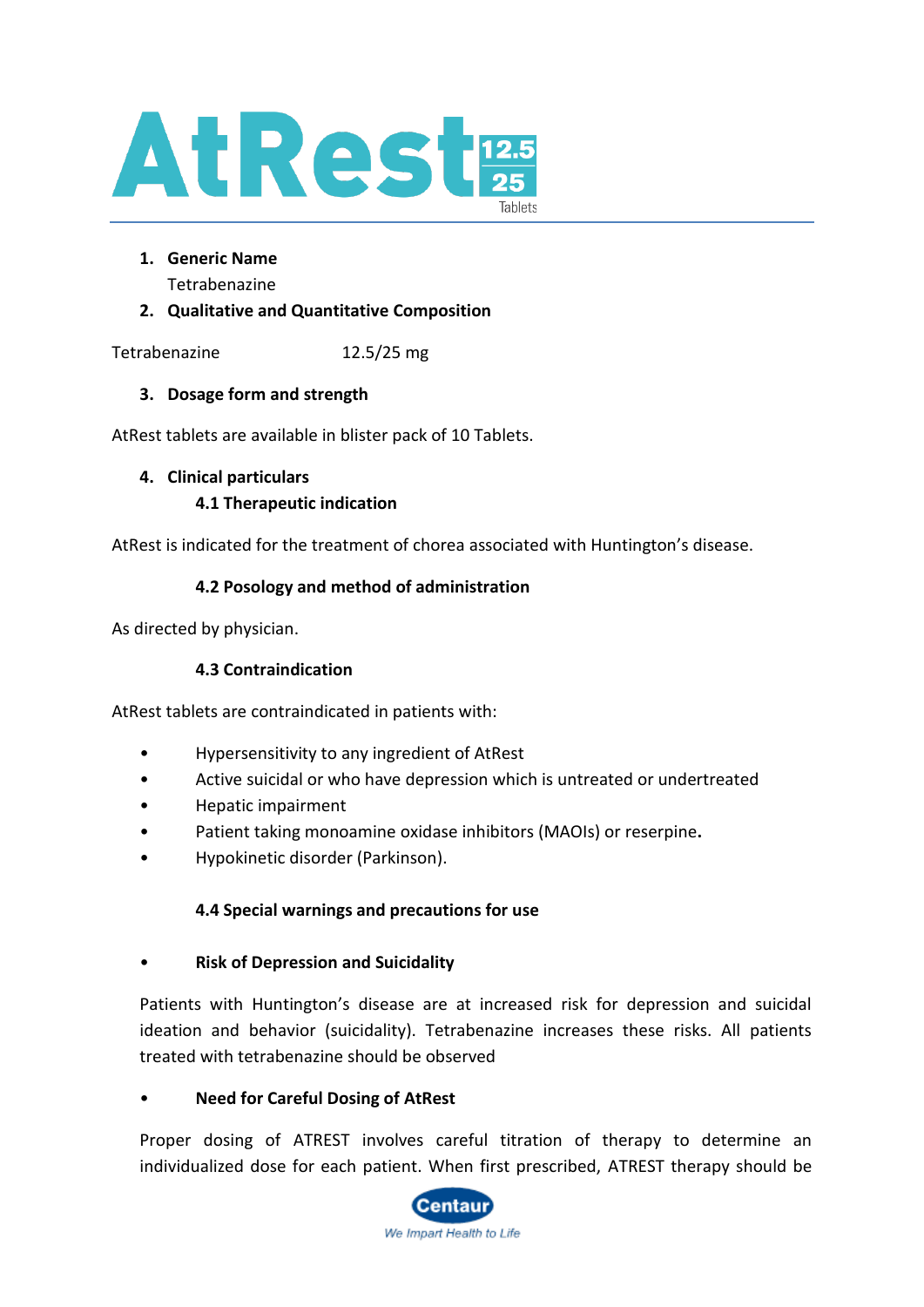titrated slowly over several weeks to allow the identification of a dose that both reduces chorea and is well tolerated. Some adverse effects such as depression, fatigue, insomnia, sedation/ somnolence, parkinsonism and akathisia may be dose-dependent and may resolve or lessen with dosage adjustment or specific treatment. If the adverse effect does not resolve or decrease, consideration should be given to discontinuing tetrabenazine.

- Periodically re-evaluate the benefit and potential for adverse effects such as worsening mood, cognition, rigidity, and functional capacity
- Do not exceed 50 mg/day and the maximum single dose should not exceed 25 mg if
- administered in conjunction with a strong CYP2D6 inhibitor (e.g., fluoxetine, paroxetine)
- Neuroleptic Malignant Syndrome (NMS): Discontinue if this occurs
- Restlessness, agitation, akathisia and parkinsonism: Reduce dose or discontinue if occurs
- Dysphagia and aspiration pneumonia: Monitor for dysphagia
- Sedation/Somnolence: May impair patient's ability to drive or operate complex machinery
- QTc prolongation: Not recommended in combination with other drugs that prolong QTc
- Exaggerates extrapyramidal disorders when used with drugs that reduce or antagonize dopamine. Discontinue ATREST if this occurs

## **4.5 Drug interactions**

• Strong CYP2D6 Inhibitors

A reduction in ATREST dose may be necessary.

• Reserpine

Prescribers should wait for chorea to re-emerge before administering AtRest to avoid overdosage. At least 20 days should elapse after stopping reserpine before starting AtRest. ATREST and reserpine should not be used concomitantly.

• Monoamine Oxidase Inhibitors (MAOIs)

AtRest is contraindicated in patients taking MAOIs. AtRest should not be used in combination with an MAOI, or within a minimum of 14 days of discontinuing therapy with an MAOI.

• Alcohol

Concomitant use of alcohol or other sedating drugs may have additive effects and worsen sedation and somnolence.

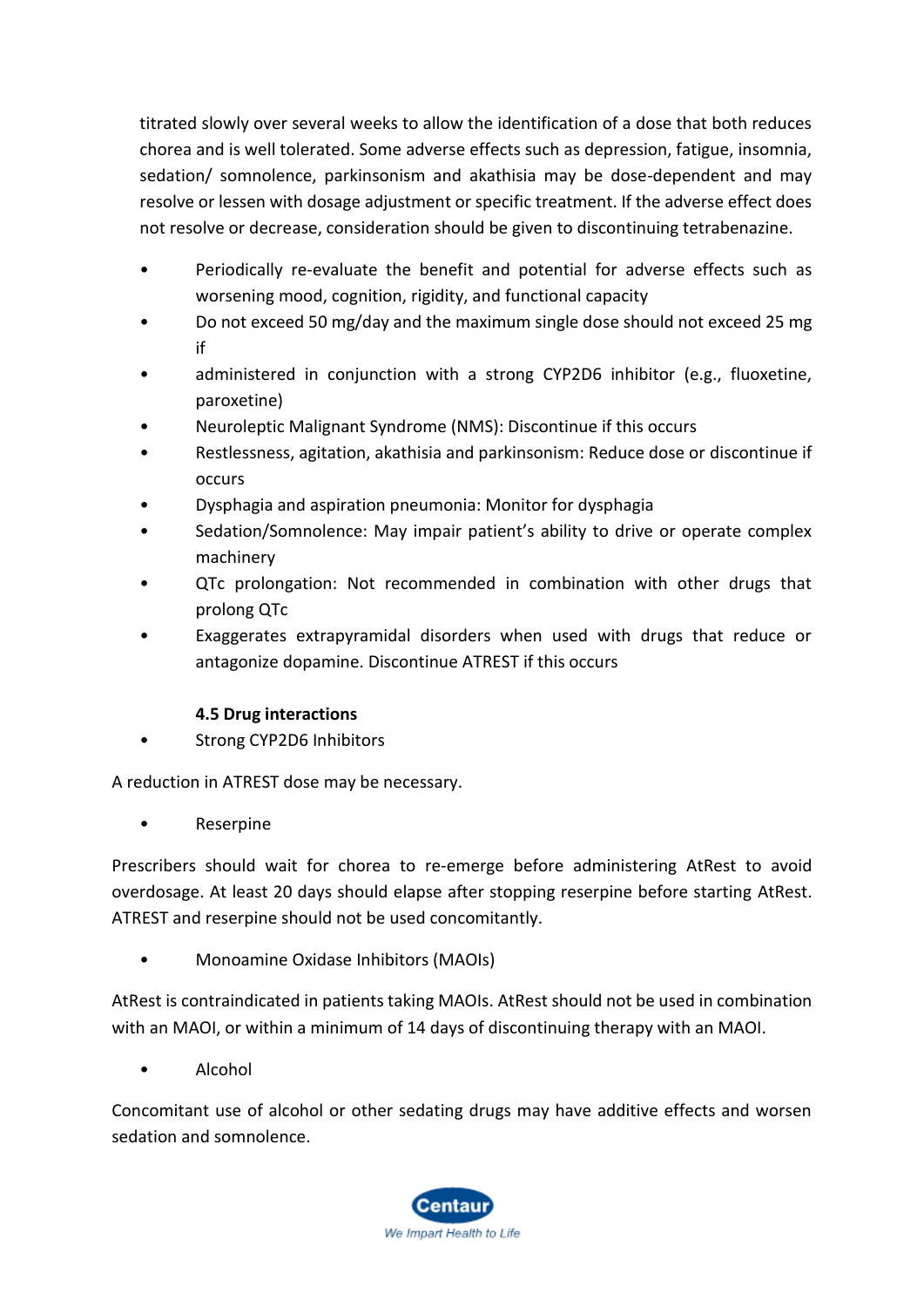• Drugs that Cause QTc Prolongation

AtRest causes a small prolongation of QTc (about 8 msec), concomitant use with other drugs that are known to cause QTc prolongation should be avoided. AtRest should be avoided in patients with congenital long QT syndrome, and in patients with a history of cardiac arrhythmias.

• Neuroleptic Drugs

The risk for Parkinsonism, NMS, and akathisia may be increased by concomitant use of AtRest and dopamine antagonists or antipsychotics.

### **4.6 Use in special population**

- Paediatric: The safety and efficacy of AtRest in paediatric patients have not been established.
- Geriatric: The pharmacokinetics of AtRest and its primary metabolites have not been formally studied in geriatric subjects.
- Liver impairment: Because the safety and efficacy of the increased exposure to AtRest and other circulating metabolites are unknown, it is not possible to adjust the dosage of AtRest in hepatic impairment to ensure safe use. The use of AtRest in patients with hepatic impairment is contraindicated.
- Renal failure: The effect of renal insufficiency on the pharmacokinetics of Tetrabenazine and its primary metabolites has not been studied.
- Pregnancy and lactation: There are no adequate and well-controlled studies in pregnant women. AtRest should be used during pregnancy only if the potential benefit justifies the potential risk to the foetus

## **4.7 Effects on ability to drive and use machine**

Patients should be cautioned against engaging in activities requiring complete mental alertness, and motor coordination such as operating machinery until their response to AtRest is known.

### **4.8 Undesirable effects**

The adverse events are: Myocardial infarction, Dysphagia, Nausea, Vomiting, Death, Drug ineffective, Fatigue, Pneumonia, Weight decreased, Decreased appetite, Musculoskeletal stiffness, Somnolence, Tremor, Depression, Insomnia, Dyspnoea.

### **4.9 Overdose**

Adverse reactions associated with AtRest overdose include acute dystonia, oculogyric crisis, nausea and vomiting, sweating, sedation, hypotension, confusion, diarrhea, hallucinations,

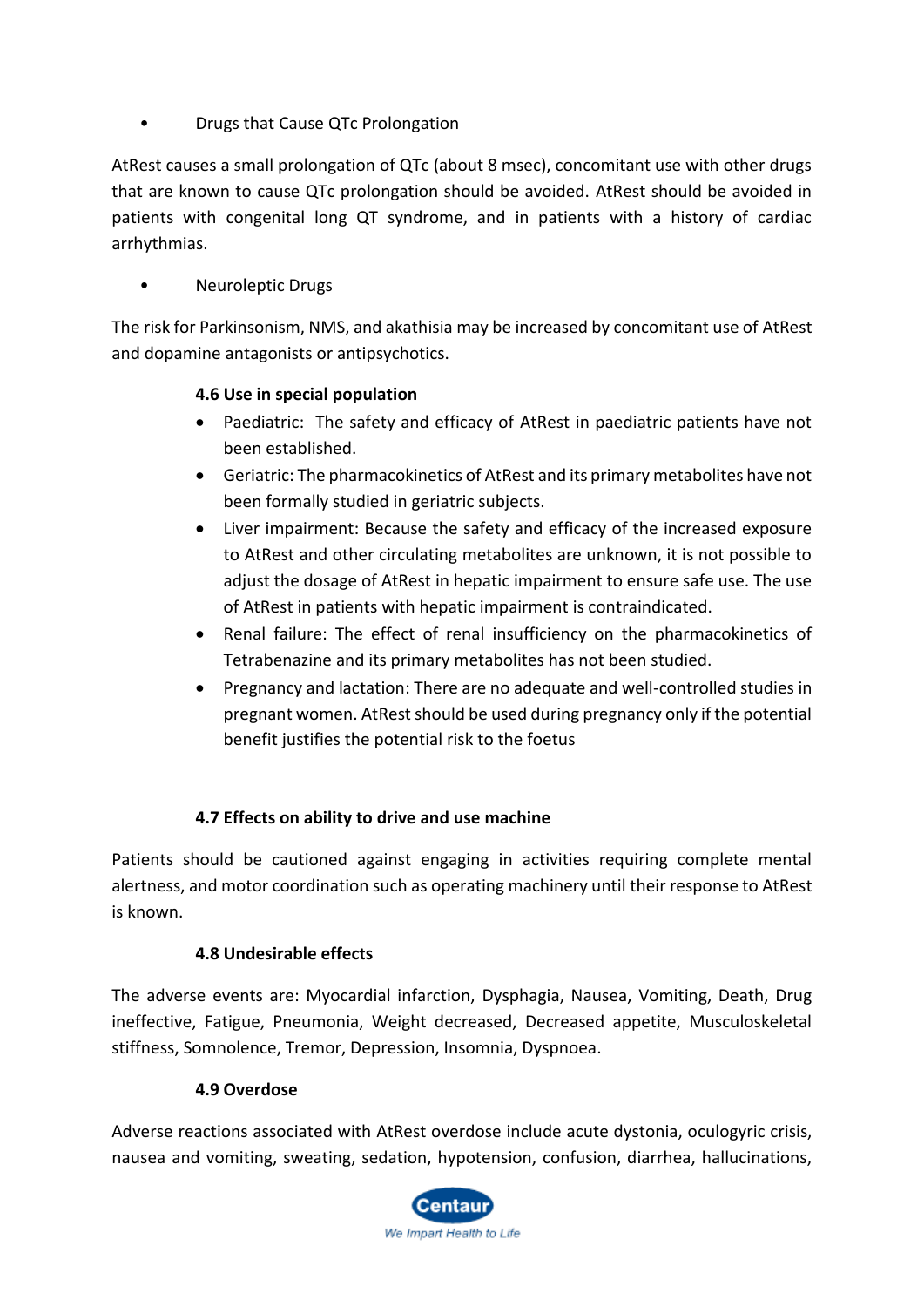rubor, and tremor. Cardiac rhythm and vital signs should be monitored. In managing overdosage, the possibility of multiple drug involvement should be considered.

# **5. Pharmacological properties 5.1 Mechanism of action**

The precise mechanism by which ATREST (Tetrabenazine) exerts its anti-chorea effects is unknown but is believed to be related to its effect as a reversible depletor of monoamines (such as dopamine, serotonin, norepinephrine, and histamine) from nerve terminals. Tetrabenazine reversibly inhibits the human vesicular monoamine transporter type 2 (VMAT2) (Ki ≈ 100 nM), resulting in decreased uptake of monoamines into synaptic vesicles and depletion of monoamine stores. Human VMAT2 is also inhibited by dihydrotetrabenazine (HTBZ), a mixture of α-HTBZ and β-HTBZ. α- and β-HTBZ, major circulating metabolites in humans, exhibit high in vitro binding affinity to bovine VMAT2. Tetrabenazine exhibits weak in vitro binding affinity at the dopamine D2 receptor (Ki= 2100 nM)

## **5.2 Pharmacodynamics properties**

The central effects of Tetrabenazine closely resemble those of reserpine, but it differs from the latter in having less peripheral activity and being much shorter acting. Animal studies have shown that tetrabenazine disturbs the metabolism of biogenic amines, for instance that of serotonin and noradrenaline, and that this activity is limited to the brain. The supposition is that this effect of tetrabenazine on amines in the brain explains the clinical effects in the brain. Tetrabenazine inhibits the re-uptake of monoamines in the neuroterminal of the presynaptic neurons of the central nervous system. This results in a depletion of monoamines, including dopamine. Dopamine depletion results in hypokinesis leading to a reduction in chorea severity. Tetrabenazine inhibits the re-uptake of monoamines in synaptic nerve terminals by a reversible and short-term binding to the vesicular monoamine transporter (VMAT). VMAT2 transports monoamines especially in peripheral and central neurons, while VMAT1 regulates the transport in peripheral chromaffine tissues. Tetrabenazine has a higher affinity for VMAT2 than for VMAT1. Thus, tetrabenazine has a short, hardly peripheral effect.

## **6. 5.2 Pharmacokinetic properties**

## **6.1 Pharmacokinetic properties**

Absorption of tetrabenazine is poor and erratic after oral doses. It appears to be extensively metabolised by first-pass metabolism. Its major metabolite, hydroxytetrabenazine, which is formed by reduction, is reported to be as active as the parent compound. It is excreted in the urine mainly in the form of metabolites.

## **7. Nonclinical properties**

**7.1 Animal Toxicology or Pharmacology**

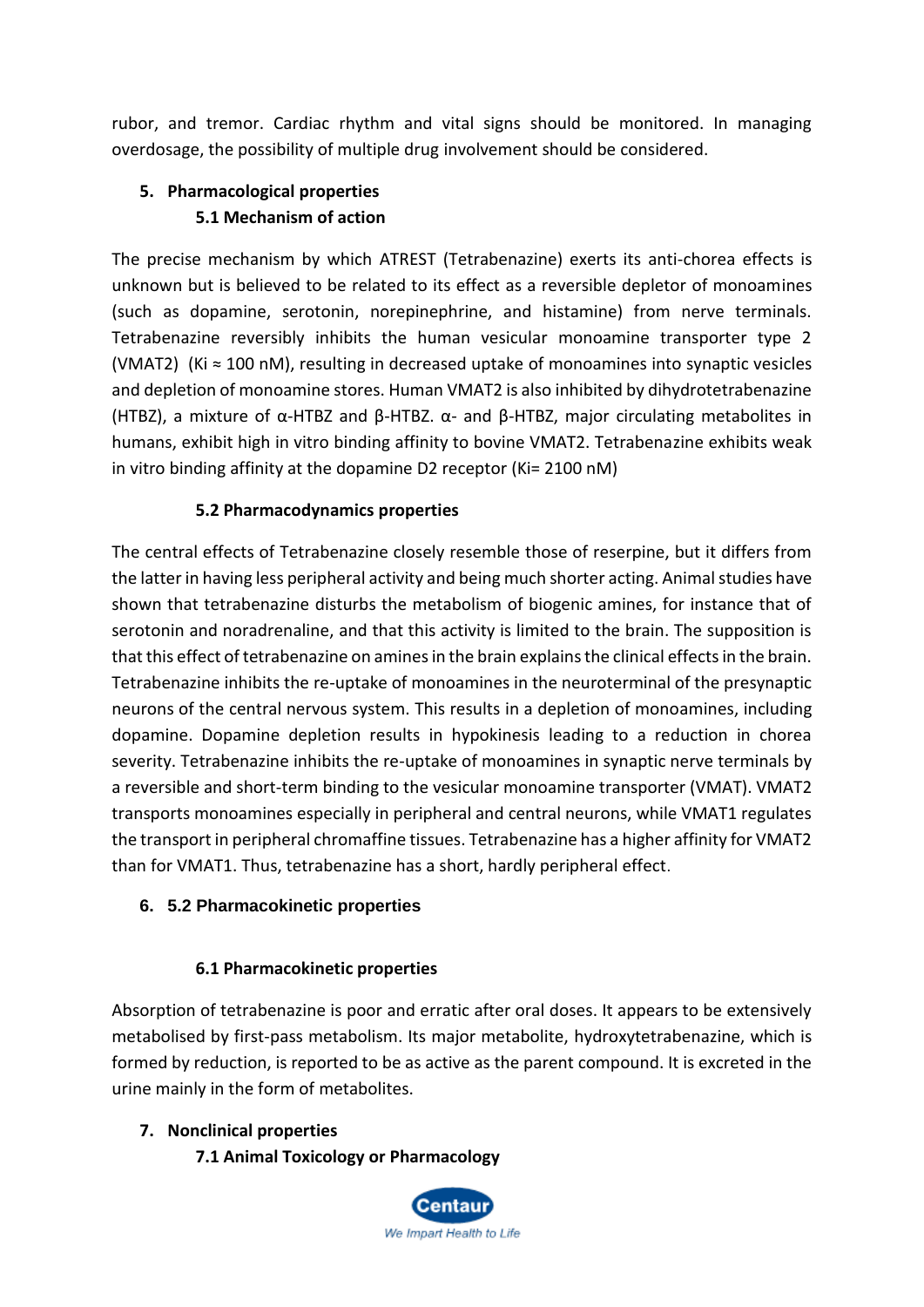Not required.

### **8. Description**

Tetrabenazine (TBZ) is a monoamine storage inhibitor that was first introduced in the 1970s for the management of hyperkinetic movement disorders. Despite acceptance and usage worldwide, TBZ was only recently approved in the United States for the treatment of Huntington chorea. A drug formerly used as an antipsychotic and treatment of various movement disorders. Tetrabenazine blocks neurotransmitter uptake into adrenergic storage vesicles and has been used as a high affinity label for the vesicle transport system.

The vesicular monoamine transporter type 2 (VMAT2) inhibitors are agents that cause a depletion of neuroactive peptides such as dopamine in nerve terminals and are used to treat chorea due to neurodegenerative diseases (such as Huntington chorea) or dyskinesias due to neuroleptic medications (tardive dyskinesia). The VMAT2 inihibitors have not been associated with serum enzyme elevations during therapy or linked to instances of clinically apparent liver injury, but they have had limited general clinical use.



#### **Pharmaceutical particulars**

#### **8.1 Incompatibilities**

There are no known incompatibilities.

### **8.2 Shelf-life**

3 years.

#### **8.3 Packaging Information**

### **8.4 Storage and handling instructions**

Protect from light. Keep away from children.

#### **9. Patient Counselling Information**